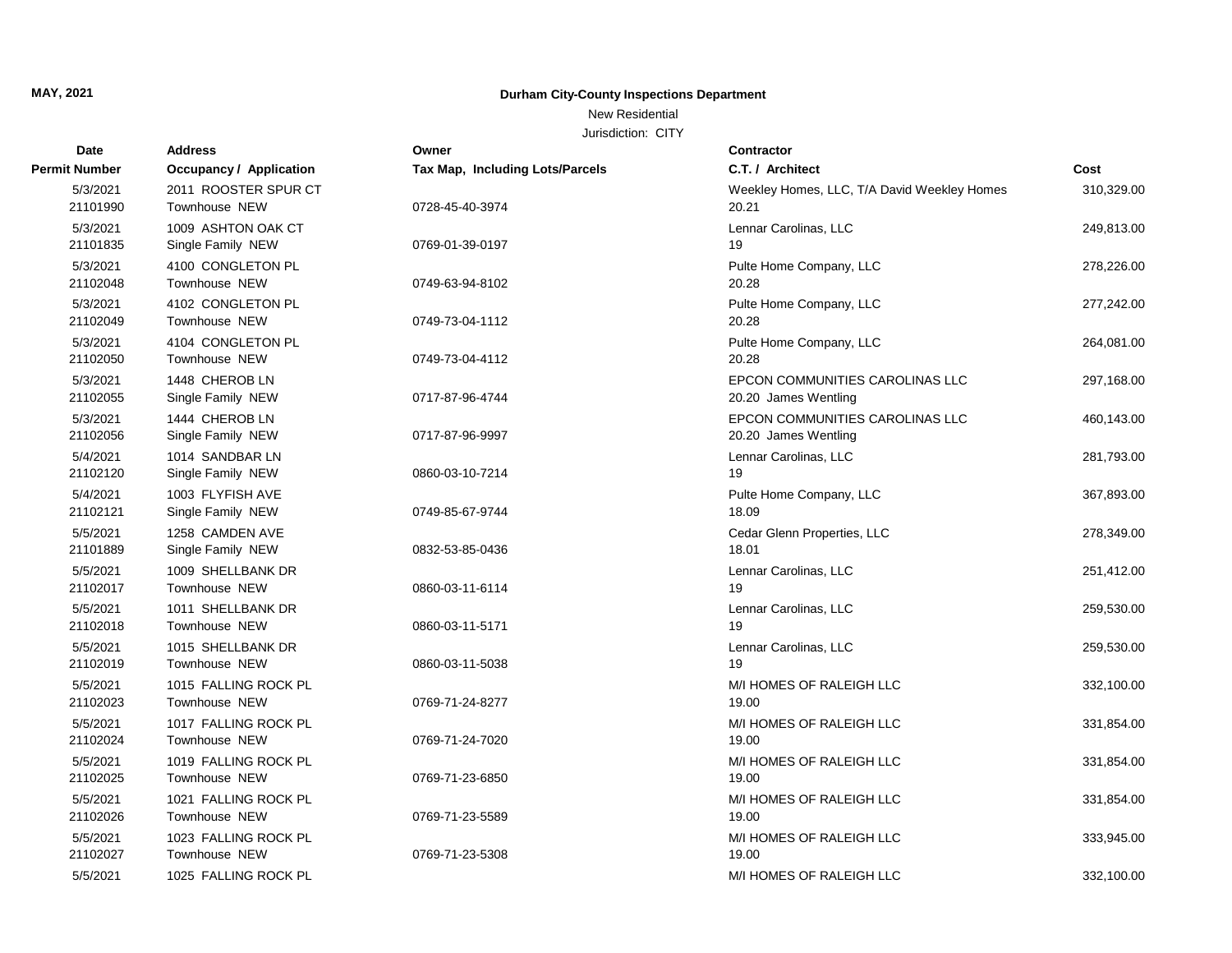### New Residential

| <b>Date</b>          | <b>Address</b>                           | Owner                           | <b>Contractor</b>                                         |            |
|----------------------|------------------------------------------|---------------------------------|-----------------------------------------------------------|------------|
| <b>Permit Number</b> | <b>Occupancy / Application</b>           | Tax Map, Including Lots/Parcels | C.T. / Architect                                          | Cost       |
| 21102028             | Townhouse NEW                            | 0769-71-23-4124                 | 19.00                                                     |            |
| 5/5/2021<br>21102035 | 1020 FALLING ROCK PL<br>Townhouse NEW    | 0769-71-13-1838                 | M/I HOMES OF RALEIGH LLC<br>19.00                         | 332,100.00 |
| 5/5/2021<br>21102036 | 1022 FALLING ROCK PL<br>Townhouse NEW    | 0769-71-13-0644                 | M/I HOMES OF RALEIGH LLC<br>19.00                         | 333,945.00 |
| 5/5/2021<br>21102037 | 1024 FALLING ROCK PL<br>Townhouse NEW    | 0769-71-03-9463                 | M/I HOMES OF RALEIGH LLC<br>19.00                         | 331,854.00 |
| 5/5/2021<br>21102038 | 1026 FALLING ROCK PL<br>Townhouse NEW    | 0769-71-03-8292                 | M/I HOMES OF RALEIGH LLC<br>19.00                         | 331,854.00 |
| 5/5/2021<br>21102039 | 1028 FALLING ROCK PL<br>Townhouse NEW    | 0769-71-03-8021                 | M/I HOMES OF RALEIGH LLC<br>19.00                         | 331,854.00 |
| 5/5/2021<br>21102040 | 1030 FALLING ROCK PL<br>Townhouse NEW    | 0769-71-02-6689                 | M/I HOMES OF RALEIGH LLC<br>19.00                         | 332,100.00 |
| 5/5/2021<br>21102085 | 2325 NEVADA AVE<br>Single Family NEW     | 0821-11-26-2145                 | WALLACE, B. DESIGN & CONSTRUCTION<br>6.00                 | 304,671.00 |
| 5/5/2021<br>21102097 | 1142 ARBOR EDGE LN<br>Townhouse NEW      | 0860-29-01-4597                 | <b>JOSEPH K. STEWART</b><br>18.08                         | 298,767.00 |
| 5/5/2021<br>21102093 | 1140 ARBOR EDGE LN<br>Townhouse NEW      | 0860-29-01-7669                 | <b>JOSEPH K. STEWART</b><br>18.08                         | 258,300.00 |
| 5/5/2021<br>21102094 | 1138 ARBOR EDGE LN<br>Townhouse NEW      | 0860-29-01-9881                 | <b>JOSEPH K. STEWART</b><br>18.08                         | 213,172.00 |
| 5/5/2021<br>21102096 | 2020 BUNCHBERRY LN<br>Townhouse NEW      | 0860-19-91-3406                 | JOSEPH K. STEWART<br>18.08                                | 301,350.00 |
| 5/5/2021<br>21102129 | 2022 BUNCHBERRY LN<br>Townhouse NEW      | 0860-19-91-4223                 | <b>JOSEPH K. STEWART</b><br>18.08 JDS Consulting & Design | 268,263.00 |
| 5/5/2021<br>21102123 | 1008 BRIDGEWATER DR<br>Single Family NEW | 0834-04-50-2294                 | Ryan Homes and/or NV Homes NVR, Inc., T/A<br>17.09        | 323,859.00 |
| 5/5/2021<br>21102098 | 2024 BUNCHBERRY LN<br>Townhouse NEW      | 0860-19-91-5023                 | JOSEPH K. STEWART<br>18.08                                | 268,263.00 |
| 5/5/2021<br>21102130 | 2026 BUNCHBERRY LN<br>Townhouse NEW      | 0860-19-90-6756                 | <b>JOSEPH K. STEWART</b><br>18.08 JDS Consulting & Design | 298,767.00 |
| 5/5/2021<br>21102145 | 723 COLBY PL<br>Townhouse NEW            | 0737-25-58-8966                 | Pulte Home Company, LLC<br>20.27                          | 272,445.00 |
| 5/5/2021<br>21102147 | 725 COLBY PL<br>Townhouse NEW            | 0737-25-69-1007                 | Pulte Home Company, LLC<br>20.27                          | 227,058.00 |
| 5/5/2021<br>21102148 | 727 COLBY PL<br>Townhouse NEW            | 0737-25-69-3106                 | Pulte Home Company, LLC<br>20.27                          | 226,812.00 |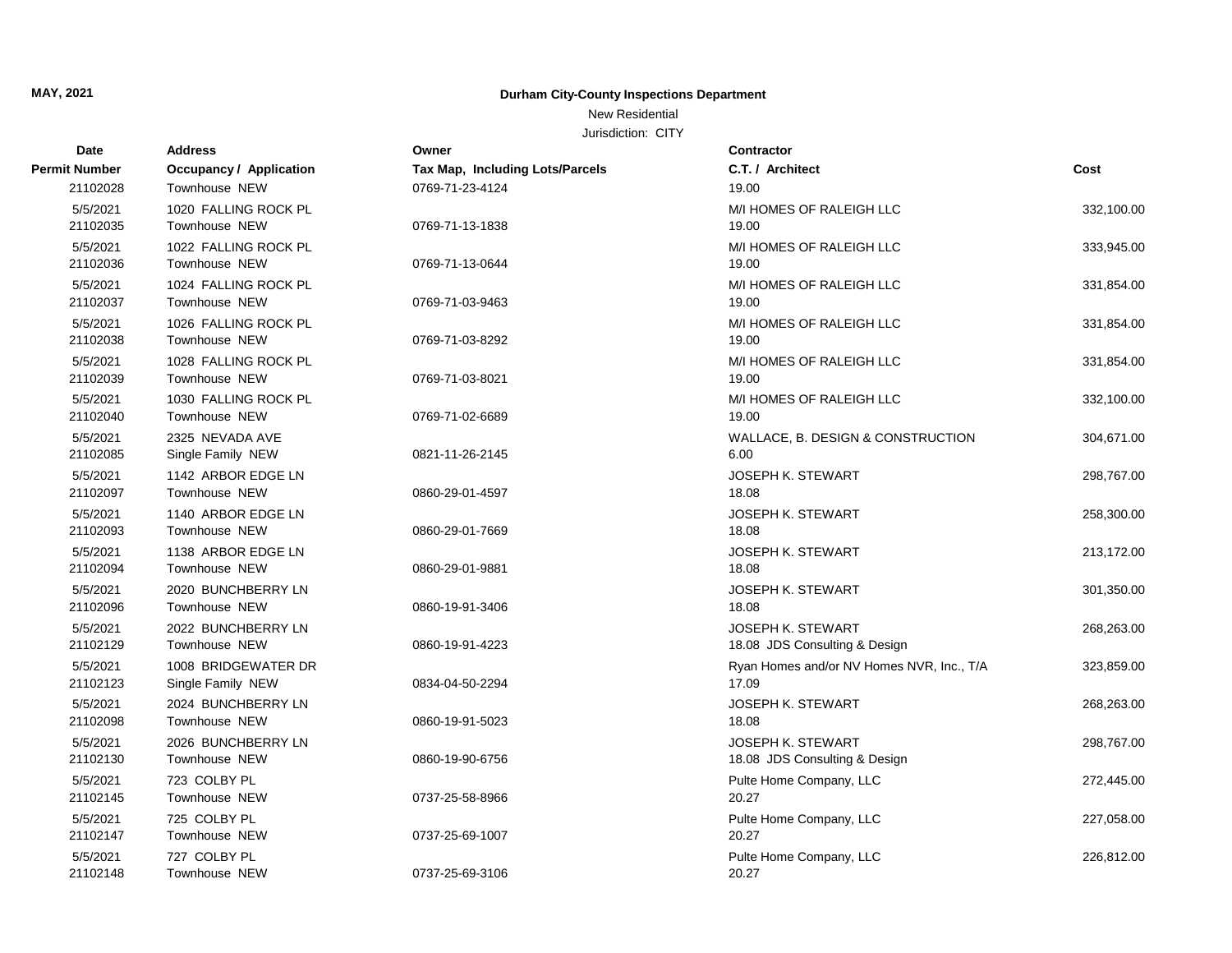### New Residential

| Date                 | <b>Address</b>                           | Owner                           | <b>Contractor</b>                                      |            |
|----------------------|------------------------------------------|---------------------------------|--------------------------------------------------------|------------|
| <b>Permit Number</b> | Occupancy / Application                  | Tax Map, Including Lots/Parcels | C.T. / Architect                                       | Cost       |
| 5/5/2021<br>21102149 | 729 COLBY PL<br>Townhouse NEW            | 0737-25-69-5247                 | Pulte Home Company, LLC<br>20.27                       | 291,510.00 |
| 5/6/2021<br>21101453 | 1405 WATTS ST<br>Single Family NEW       | 0822-15-64-2593                 | RONALD EUGENE ADAMS<br>3.01 Dynamic Design Group, Inc. | 404,916.00 |
| 5/6/2021<br>21102086 | 2310 NEVADA AVE<br>Single Family NEW     | 0821-01-83-1017                 | WALLACE, B. DESIGN & CONSTRUCTION<br>06.00             | 10,000.00  |
| 5/7/2021<br>21101836 | 1010 SANDBAR LN<br>Single Family NEW     | 0860-03-10-6125                 | Lennar Carolinas, LLC<br>19                            | 361,866.00 |
| 5/7/2021<br>21101811 | 1012 SYCAMORE ST<br>Single Family NEW    | 0821-18-41-5131                 | Hisham Heda<br>7 Payette Associates Inc.               | 559,035.00 |
| 5/7/2021<br>21101834 | 1008 SANDBAR LN<br>Single Family NEW     | 0860-03-10-5163                 | Lennar Carolinas, LLC<br>19                            | 325,827.00 |
| 5/7/2021<br>21101968 | 1014 BRIDGEWATER DR<br>Single Family NEW | 0834-04-50-2124                 | Ryan Homes and/or NV Homes NVR, Inc., T/A<br>17.09     | 323,859.00 |
| 5/7/2021<br>21102020 | 1011 ASHTON OAK CT<br>Single Family NEW  | 0769-01-39-0158                 | Lennar Carolinas, LLC<br>19                            | 219,186.00 |
| 5/7/2021<br>21102156 | 1007 PLATH DR<br>Single Family NEW       | 0758-02-18-9209                 | TAYLOR MORRISON OF CAROLINAS, INC.<br>20.14            | 305,532.00 |
| 5/7/2021<br>21102157 | 1006 PLATH DR<br>Single Family NEW       | 0758-02-29-5816                 | TAYLOR MORRISON OF CAROLINAS, INC.<br>20.14            | 394,953.00 |
| 5/7/2021<br>21102159 | 810 DASHWOOD DR<br>Single Family NEW     | 0748-84-88-7982                 | TAYLOR MORRISON OF CAROLINAS, INC.<br>20.14            | 407,622.00 |
| 5/7/2021<br>21102171 | 221 N PLUM ST<br>Single Family NEW       | 0831-14-44-4386                 | HABITAT FOR HUMANITY OF DURHAM INC.<br>10.01           | 169,740.00 |
| 5/7/2021<br>21102183 | 1210 GEMFOR ST<br>Townhouse NEW          | 0758-37-79-3538                 | Pulte Home Company, LLC<br>20.28                       | 296,676.00 |
| 5/7/2021<br>21102184 | 1212 GEMFOR ST<br>Townhouse NEW          | 0758-37-79-7554                 | Pulte Home Company, LLC<br>20.28                       | 274,782.00 |
| 5/7/2021<br>21102185 | 1214 GEMFOR ST<br>Townhouse NEW          | 0758-37-89-0533                 | Pulte Home Company, LLC<br>20.28                       | 289,296.00 |
| 5/7/2021<br>21102186 | 1216 GEMFOR ST<br>Townhouse NEW          | 0758-37-89-3541                 | Pulte Home Company, LLC<br>20.28                       | 298,398.00 |
| 5/7/2021<br>21102192 | 2220 MEADOWCREEK DR<br>Single Family NEW | 0813-69-49-8195                 | HOMES BY DICKERSON, INC.<br>17.07                      | 641,199.00 |
| 5/7/2021<br>21102205 | 1015 FLYFISH AVE<br>Single Family NEW    | 0749-85-76-3233                 | Pulte Home Company, LLC<br>18.09                       | 396,675.00 |
| 5/7/2021             | 2108 MAPLEMERE CT                        |                                 | HHHunt Homes Raleigh-Durham, LLC                       | 344,646.00 |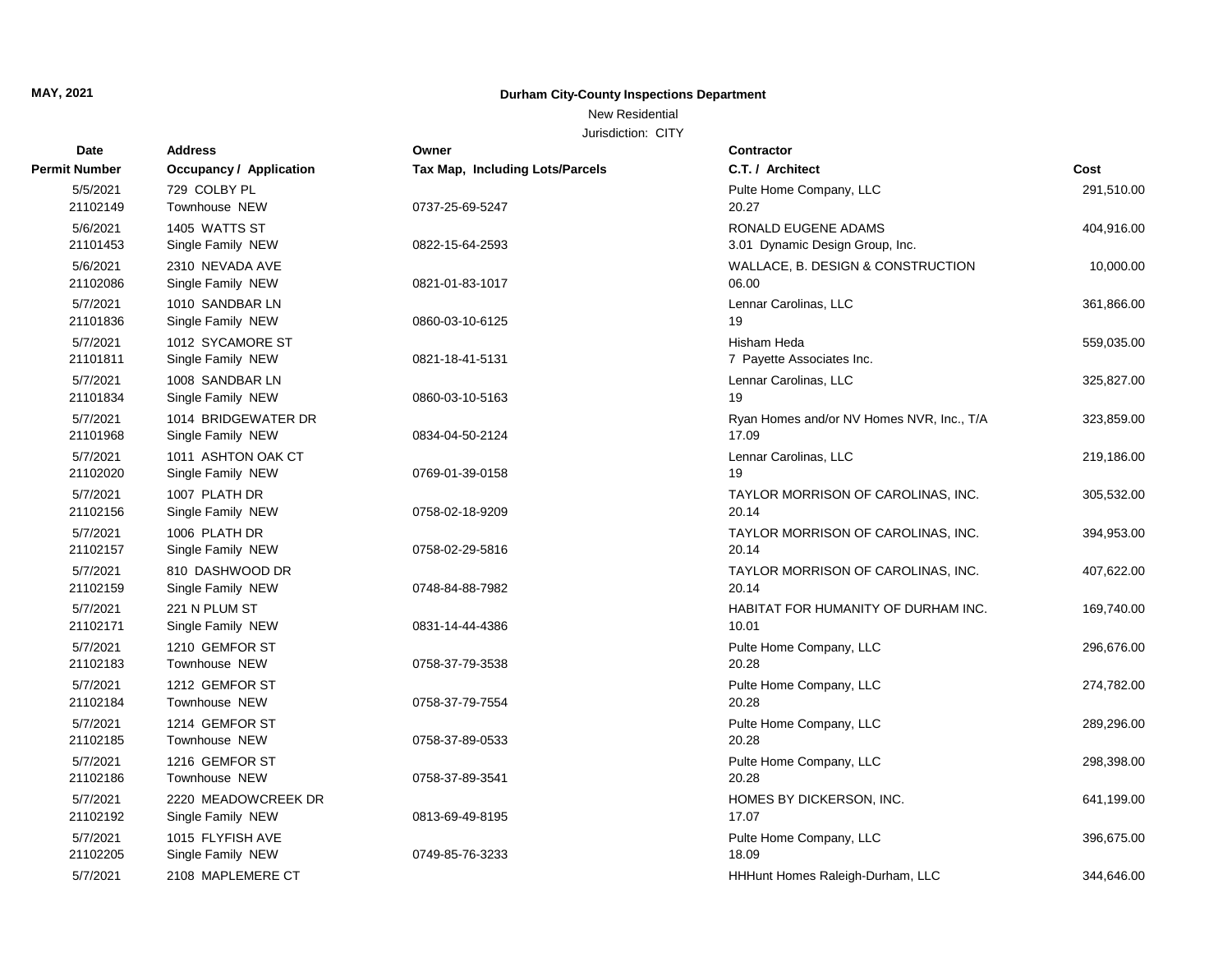## New Residential

| Date                  | <b>Address</b>                             | Owner                           | <b>Contractor</b>                                        |            |
|-----------------------|--------------------------------------------|---------------------------------|----------------------------------------------------------|------------|
| <b>Permit Number</b>  | <b>Occupancy / Application</b>             | Tax Map, Including Lots/Parcels | C.T. / Architect                                         | Cost       |
| 21102216              | Single Family NEW                          | 0769-92-43-1189                 | 19.00 Michael Repsher                                    |            |
| 5/7/2021<br>21101605  | 209 MALLARD AVE<br>Single Family NEW       | 0831-08-93-8057                 | SGS CONTRACTING, LLC.<br>8.02 Vani Aldianto              | 387,204.00 |
| 5/10/2021<br>21101664 | 2606 VINTAGE HILL CT<br>Single Family NEW  | 0836-04-91-2734                 | Hair, Chandler John-Paul<br>21                           | 665,000.00 |
| 5/10/2021<br>21102089 | 2204 MAPLEMERE CT<br>Single Family NEW     | 0769-92-71-1010                 | HHHunt Homes Raleigh-Durham, LLC<br>19.00                | 179,815.00 |
| 5/11/2021<br>21102193 | 1452 CHEROB LN<br>Single Family NEW        | 0717-87-86-8652                 | EPCON COMMUNITIES CAROLINAS LLC<br>20.20 James Wentling  | 467,277.00 |
| 5/12/2021<br>21102246 | 1003 FALLING ROCK PL<br>Townhouse NEW      | 0769-71-25-7661                 | M/I HOMES OF RALEIGH LLC<br>19                           | 332,100.00 |
| 5/12/2021<br>21102247 | 1005 FALLING ROCK PL<br>Townhouse NEW      | 0769-71-25-8327                 | M/I HOMES OF RALEIGH LLC<br>19.00                        | 331,854.00 |
| 5/12/2021<br>21102248 | 1007 FALLING ROCK PL<br>Townhouse NEW      | 0769-71-25-8166                 | M/I HOMES OF RALEIGH LLC<br>19.00                        | 331,854.00 |
| 5/12/2021<br>21102249 | 1009 FALLING ROCK PL<br>Townhouse NEW      | 0769-71-24-8984                 | M/I HOMES OF RALEIGH LLC<br>19.00                        | 331,854.00 |
| 5/12/2021<br>21102250 | 1011 FALLING ROCK PL<br>Townhouse NEW      | 0769-71-24-9685                 | M/I HOMES OF RALEIGH LLC<br>19.00                        | 333,945.00 |
| 5/12/2021<br>21101818 | 2118 OVERLAND DR<br>Single Family NEW      | 0842-13-03-8006                 | Gitto Enterprises Inc.<br>18.01 Kads Custom Home Designs | 208,977.00 |
| 5/14/2021<br>21102173 | 1006 ASHTON OAK CT<br>Single Family NEW    | 0769-01-39-2217                 | Lennar Carolinas, LLC<br>19                              | 327,303.00 |
| 5/14/2021<br>21102174 | 1208 MONTAGUE AVE<br>Single Family NEW     | 0769-01-28-3114                 | Lennar Carolinas, LLC<br>19                              | 343,662.00 |
| 5/14/2021<br>21102175 | 1003 SHELLBANK DR<br>Single Family NEW     | 0860-03-11-6257                 | Lennar Carolinas, LLC<br>19                              | 251,412.00 |
| 5/14/2021<br>21102176 | 1005 SHELLBANK DR<br>Townhouse NEW         | 0860-03-11-6243                 | Lennar Carolinas, LLC<br>19                              | 259,530.00 |
| 5/14/2021<br>21102177 | 1007 SHELLBANK DR<br>Townhouse NEW         | 0860-03-11-6138                 | Lennar Carolinas, LLC<br>19                              | 259,530.00 |
| 5/14/2021<br>21102182 | 1016 SANDBAR LN<br>Single Family NEW       | 0860-03-10-7340                 | Lennar Carolinas, LLC<br>19.00                           | 404,547.00 |
| 5/14/2021<br>21102204 | 1043 FLYFISH AVE<br>Single Family NEW      | 0749-85-62-6631                 | Pulte Home Company, LLC<br>18.09                         | 349,443.00 |
| 5/17/2021<br>21102355 | 2214 MAGNOLIA TREE LN<br>Single Family NEW | 0830-04-61-3172                 | Dylan Taylor<br>20.14                                    | 18,700.00  |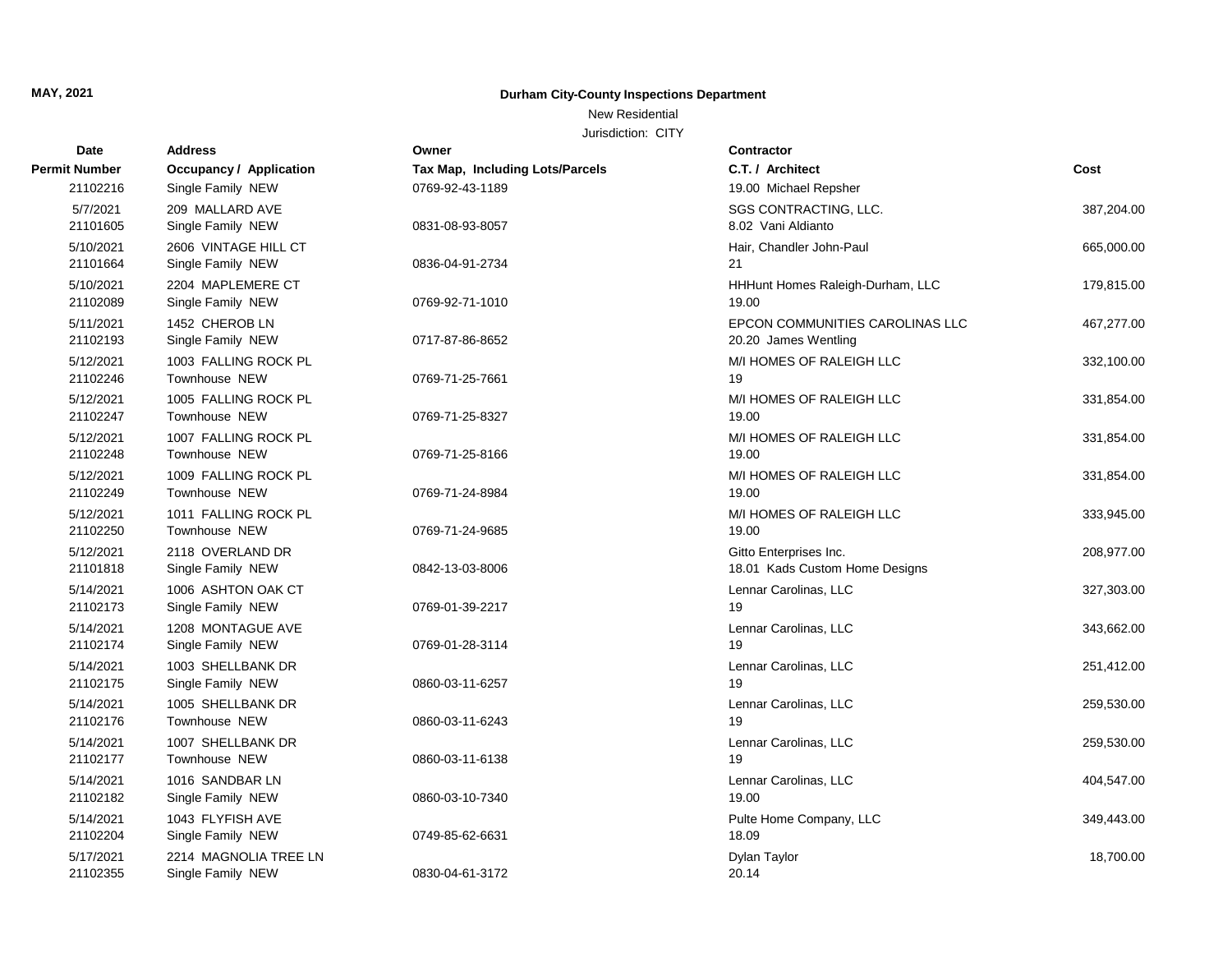### New Residential

| Date                  | <b>Address</b>                      | Owner                                  | <b>Contractor</b>                  |            |
|-----------------------|-------------------------------------|----------------------------------------|------------------------------------|------------|
| <b>Permit Number</b>  | <b>Occupancy / Application</b>      | <b>Tax Map, Including Lots/Parcels</b> | C.T. / Architect                   | Cost       |
| 5/17/2021             | 8011 OLD TRAIL DR                   |                                        | CIMARRON CAPITAL, INC.             | 532,098.00 |
| 21102044              | Single Family NEW                   | 0846-01-17-7151                        | 21                                 |            |
| 5/17/2021             | 1274 FLYFISH AVE                    |                                        | Pulte Home Company, LLC            | 0.00       |
| 21102298              | Single Family NEW                   | 0749-94-59-0316                        | 18.09                              |            |
| 5/17/2021             | 3601 DEARBORN DR                    |                                        | Pugh Enterprises, LLC, C B         | 252,396.00 |
| 21102407              | Single Family NEW                   | 0833-15-52-3833                        | 17.09                              |            |
| 5/18/2021             | 1307 LYNN ST                        |                                        | Ameer Mohamed                      | 172,788.00 |
| 21101165              | Single Family NEW                   | 0840-46-19-9403.SRV                    | 18.04                              |            |
| 5/18/2021             | 6432 CROWN PKWY                     |                                        | TAYLOR MORRISON OF CAROLINAS, INC. | 230,010.00 |
| 21101355              | Single Family NEW                   | 0758-03-02-7184                        | 20.14                              |            |
| 5/18/2021             | 20 COVINGTON LN                     |                                        | THE DREES HOMES COMPANY            | 568,014.00 |
| 21101515              | Single Family NEW                   | 0846-01-05-9373                        | 21                                 |            |
| 5/18/2021             | 2010 BUNCHBERRY LN                  |                                        | <b>JOSEPH K. STEWART</b>           | 416,601.00 |
| 21102090              | Townhouse NEW                       | 0860-19-82-8378                        | 18.08                              |            |
| 5/18/2021<br>21102091 | 2012 BUNCHBERRY LN                  |                                        | <b>JOSEPH K. STEWART</b><br>18.08  | 208,239.00 |
|                       | Townhouse NEW                       | 0860-19-82-9155                        |                                    |            |
| 5/18/2021<br>21102092 | 2014 BUNCHBERRY LN<br>Townhouse NEW | 0860-19-91-0947                        | <b>JOSEPH K. STEWART</b><br>18.08  | 268,386.00 |
|                       |                                     |                                        |                                    |            |
| 5/18/2021<br>21102095 | 2016 BUNCHBERRY LN<br>Townhouse NEW | 0860-19-91-1753                        | <b>JOSEPH K. STEWART</b><br>18.08  | 286,713.00 |
| 5/18/2021             | 5515 RIPPLEBROOK RD                 |                                        | True Homes, LLC                    | 424,473.00 |
| 21102234              | Single Family NEW                   | 0825-03-22-3682                        | 16.03 Dan Puvak                    |            |
| 5/18/2021             | 1038 FLYFISH AVE                    |                                        | Pulte Home Company, LLC            | 367,524.00 |
| 21102297              | Single Family NEW                   | 0749-85-42-9515                        | 18.05                              |            |
| 5/18/2021             | 1026 CHAMBLEE CT                    |                                        | Lennar Carolinas, LLC              | 379,824.00 |
| 21102316              | Single Family NEW                   | 0769-01-29-0419                        | 19                                 |            |
| 5/18/2021             | 1002 PLATH DR                       |                                        | TAYLOR MORRISON OF CAROLINAS, INC. | 183,880.00 |
| 21101872              | Single Family NEW                   | 0758-02-39-4479                        | 20.28 BSB Design                   |            |
| 5/18/2021             | 1136 COMMACK DR                     |                                        | M/I HOMES OF RALEIGH LLC           | 332,100.00 |
| 21102384              | Townhouse NEW                       | 0749-57-71-9916                        | 18.09                              |            |
| 5/18/2021             | 1138 COMMACK DR                     |                                        | M/I HOMES OF RALEIGH LLC           | 331,854.00 |
| 21102385              | Townhouse NEW                       | 0749-57-82-1122                        | 18.09                              |            |
| 5/18/2021             | 1140 COMMACK DR                     |                                        | M/I HOMES OF RALEIGH LLC           | 330,255.00 |
| 21102386              | Townhouse NEW                       | 0749-57-82-3213                        | 18.09                              |            |
| 5/18/2021             | 1200 COMMACK DR                     |                                        | M/I HOMES OF RALEIGH LLC           | 331,854.00 |
| 21102387              | Townhouse NEW                       | 0749-57-82-4395                        | 18.09                              |            |
| 5/18/2021             | 1202 COMMACK DR                     |                                        | M/I HOMES OF RALEIGH LLC           | 331,854.00 |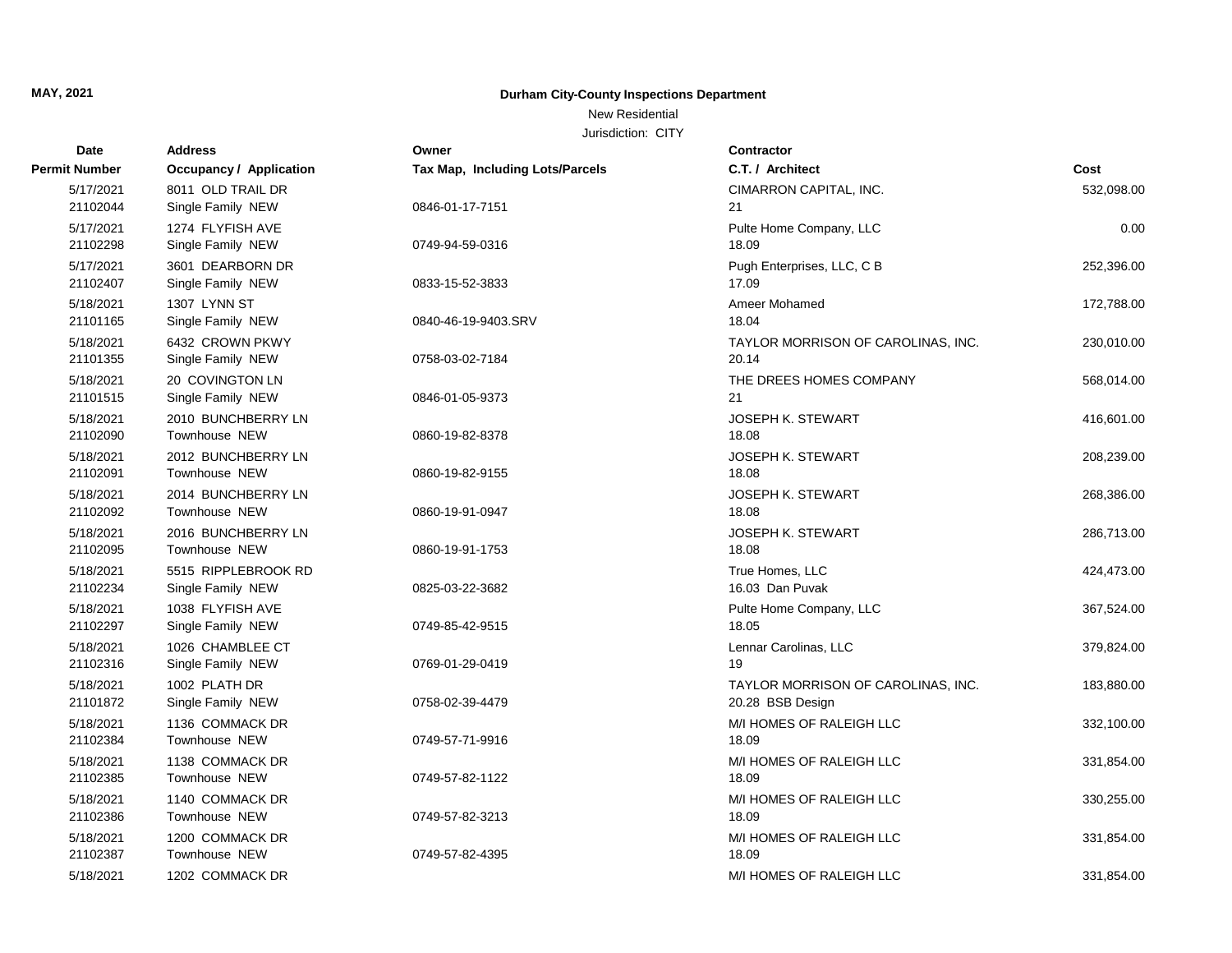## New Residential

| Date                 | <b>Address</b>          | Owner                                  | Contractor                         |            |
|----------------------|-------------------------|----------------------------------------|------------------------------------|------------|
| <b>Permit Number</b> | Occupancy / Application | <b>Tax Map, Including Lots/Parcels</b> | C.T. / Architect                   | Cost       |
| 21102388             | Townhouse NEW           | 0749-57-82-7541                        |                                    |            |
| 5/19/2021            | 2698 WINTON RD          |                                        | Redeeming Development Group, LLC   | 173,000.00 |
| 21102324             | Single Family NEW       | 0810-85-32-4664                        | 20.07                              |            |
| 5/19/2021            | 2698 WINTON RD          |                                        | Redeeming Development Group, LLC   | 173,000.00 |
| 21102324             | Single Family NEW       | 0810-85-51-0005                        |                                    |            |
| 5/19/2021            | 2698 WINTON RD          | Mickey Hodges                          | Redeeming Development Group, LLC   | 173,000.00 |
| 21102324             | Single Family NEW       | 0810-85-32-4664                        | 20.07                              |            |
| 5/19/2021            | 2698 WINTON RD          | Mickey Hodges                          | Redeeming Development Group, LLC   | 173,000.00 |
| 21102324             | Single Family NEW       | 0810-85-51-0005                        |                                    |            |
| 5/19/2021            | 129 BEACONSFIELD CT     |                                        | HHHunt Homes Raleigh-Durham, LLC   | 330,624.00 |
| 21101840             | Single Family NEW       | 0769-92-91-2491                        | 19 Michael Repsher                 |            |
| 5/19/2021            | 5512 RIPPLEBROOK RD     |                                        | True Homes, LLC                    | 311,682.00 |
| 21102286             | Single Family NEW       | 0825-03-22-5631                        | 16.03                              |            |
| 5/20/2021            | 2213 WILSHIRE DR        |                                        | ALEXI DEVELOPMENT GROUP INC.       | 237,006.00 |
| 21100089             | Single Family NEW       | 0820-07-59-4380                        | $\overline{7}$                     |            |
| 5/20/2021            | 1121 GLENCO RD          |                                        | Pulte Home Company, LLC            | 279,948.00 |
| 21102397             | Single Family NEW       | 0749-94-06-7896                        | 18.05                              |            |
| 5/20/2021            | 1118 GEMFOR ST          |                                        | Pulte Home Company, LLC            | 226,566.00 |
| 21102398             | Townhouse NEW           | 0758-37-38-6883                        | 20.28                              |            |
| 5/20/2021            | 1116 GEMFOR ST          |                                        | Pulte Home Company, LLC            | 214,758.00 |
| 21102399             | Townhouse NEW           | 0758-37-38-4835                        | 20.28                              |            |
| 5/20/2021            | 1112 GEMFOR ST          |                                        | Pulte Home Company, LLC            | 236,898.00 |
| 21102400             | Townhouse NEW           | 0758-37-28-9879                        |                                    |            |
| 5/20/2021            | 1114 GEMFOR ST          |                                        | Pulte Home Company, LLC            | 214,758.00 |
| 21102401             | Single Family NEW       | 0758-37-38-2827                        | 20.28                              |            |
| 5/21/2021            | 1004 WOODHALL LN        |                                        | Gitto Enterprises Inc.             | 170,000.00 |
| 21100935             | Single Family NEW       | 0846-03-14-6343                        | 21                                 |            |
| 5/21/2021            | 1004 PLATH DR           |                                        | TAYLOR MORRISON OF CAROLINAS, INC. | 370,845.00 |
| 21101859             | Single Family NEW       | 0758-02-29-9688                        | 20.28                              |            |
| 5/25/2021            | 209 FORESTWOOD DR       |                                        | CHASE BUILDING COMPANY             | 0.00       |
| 21101974             | Single Family NEW       | 0821-50-35-0282                        | $\overline{7}$                     |            |
| 5/25/2021            | 1908 SOUTHGATE ST       |                                        | Apal Building Company Inc          | 274,659.00 |
| 21102336             | Single Family NEW       | 0831-65-13-6394                        | 10.02 W.L. MARTIN HOME DESIGNS     |            |
| 5/25/2021            | 1123 LAURELWOOD DR      |                                        | HOMES BY DICKERSON, INC.           | 463,710.00 |
| 21102392             | Townhouse NEW           | 0813-88-92-7378                        | 17.07 Planworx                     |            |
| 5/25/2021            | 1125 LAURELWOOD DR      |                                        | HOMES BY DICKERSON, INC.           | 440,832.00 |
| 21102393             | Townhouse NEW           | 0813-88-92-8719                        | 17.07 Planworx                     |            |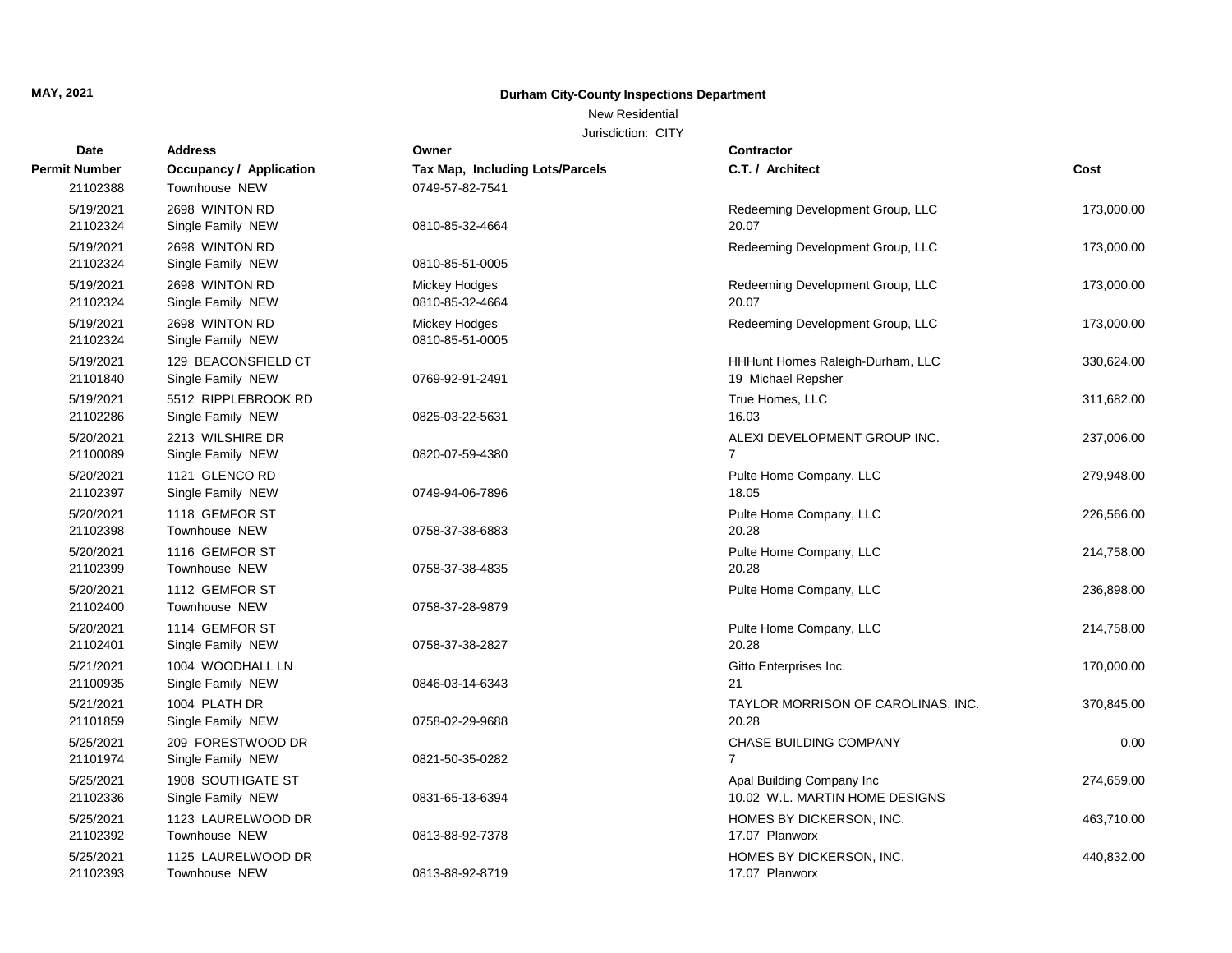## New Residential

| Date                  | <b>Address</b>                          | Owner                                  | <b>Contractor</b>                                                |            |
|-----------------------|-----------------------------------------|----------------------------------------|------------------------------------------------------------------|------------|
| Permit Number         | <b>Occupancy / Application</b>          | <b>Tax Map, Including Lots/Parcels</b> | C.T. / Architect                                                 | Cost       |
| 5/25/2021<br>21102394 | 1127 LAURELWOOD DR<br>Townhouse NEW     | 0813-88-93-8149                        | HOMES BY DICKERSON, INC.<br>20.28 Planworx                       | 440,832.00 |
| 5/25/2021<br>21102395 | 1129 LAURELWOOD DR<br>Townhouse NEW     | 0813-88-93-8652                        | HOMES BY DICKERSON, INC.<br>20.28 Planworx                       | 463,710.00 |
| 5/25/2021<br>21102416 | 1109 CHEROB LN<br>Single Family NEW     | 0717-88-79-2793                        | EPCON COMMUNITIES CAROLINAS LLC<br>20.20 James Wentling          | 384,006.00 |
| 5/25/2021<br>21102460 | 1206 COMMACK DR<br>Townhouse NEW        | 0749-57-92-0722                        | M/I HOMES OF RALEIGH LLC<br>18.09                                | 332,100.00 |
| 5/25/2021<br>21102461 | 1208 COMMACK DR<br>Townhouse NEW        | 0749-57-92-2868                        | M/I HOMES OF RALEIGH LLC<br>18.09                                | 331,854.00 |
| 5/25/2021<br>21102462 | 1210 COMMACK DR<br>Townhouse NEW        | 0749-57-93-4040                        | M/I HOMES OF RALEIGH LLC<br>18.09                                | 330,255.00 |
| 5/25/2021<br>21102463 | 1212 COMMACK DR<br>Townhouse NEW        | 0749-57-93-6123                        | M/I HOMES OF RALEIGH LLC<br>18.09                                | 332,100.00 |
| 5/25/2021<br>21102464 | 1214 COMMACK DR<br>Townhouse NEW        | 0749-57-93-8206                        | M/I HOMES OF RALEIGH LLC<br>18.09                                | 331,854.00 |
| 5/25/2021<br>21102465 | 1216 COMMACK DR<br><b>Townhouse NEW</b> | 0749-67-03-0410                        | M/I HOMES OF RALEIGH LLC<br>18.09                                | 331,854.00 |
| 5/25/2021<br>21102466 | 1017 ASHCLIFF LN<br>Single Family NEW   | 0769-92-44-2992                        | HHHunt Homes Raleigh-Durham, LLC<br>19.00                        | 337,512.00 |
| 5/25/2021<br>21102467 | 1810 FARM POND TRL<br>Single Family NEW | 0769-91-38-4242                        | HHHunt Homes Raleigh-Durham, LLC<br>19.00                        | 310,206.00 |
| 5/25/2021<br>21102468 | 1102 AMBER SHADOW DR<br>Townhouse NEW   | 0830-83-10-5289                        | Ryan Builders-North Carolina, LLC, Dan<br>20.27 GMD DESIGN GROUP | 233,331.00 |
| 5/25/2021<br>21102469 | 1104 AMBER SHADOW DR<br>Townhouse NEW   | 0830-83-10-7272                        | Ryan Builders-North Carolina, LLC, Dan<br>20.27 GMD DESIGN GROUP | 235,668.00 |
| 5/25/2021<br>21102470 | 1106 AMBER SHADOW DR<br>Townhouse NEW   | 0830-83-10-9165                        | Ryan Builders-North Carolina, LLC, Dan<br>20.27 GMD DESIGN GROUP | 228,534.00 |
| 5/25/2021<br>21102471 | 1108 AMBER SHADOW DR<br>Townhouse NEW   | 0830-83-20-1058                        | Ryan Builders-North Carolina, LLC, Dan<br>20.27 GMD DESIGN GROUP | 228,534.00 |
| 5/25/2021<br>21102472 | 1110 AMBER SHADOW DR<br>Townhouse NEW   | 0830-83-20-3031                        | Ryan Builders-North Carolina, LLC, Dan<br>20.27 GMD DESIGN GROUP | 235,668.00 |
| 5/25/2021<br>21102473 | 1112 AMBER SHADOW DR<br>Townhouse NEW   | 0830-82-29-5933                        | Ryan Builders-North Carolina, LLC, Dan<br>20.27 GMD DESIGN GROUP | 235,176.00 |
| 5/25/2021<br>21102480 | 702 COLBY PL<br>Townhouse NEW           | 0737-25-46-5841                        | Pulte Home Company, LLC<br>20.27                                 | 287,205.00 |
| 5/25/2021             | 704 COLBY PL                            |                                        | Pulte Home Company, LLC                                          | 224.598.00 |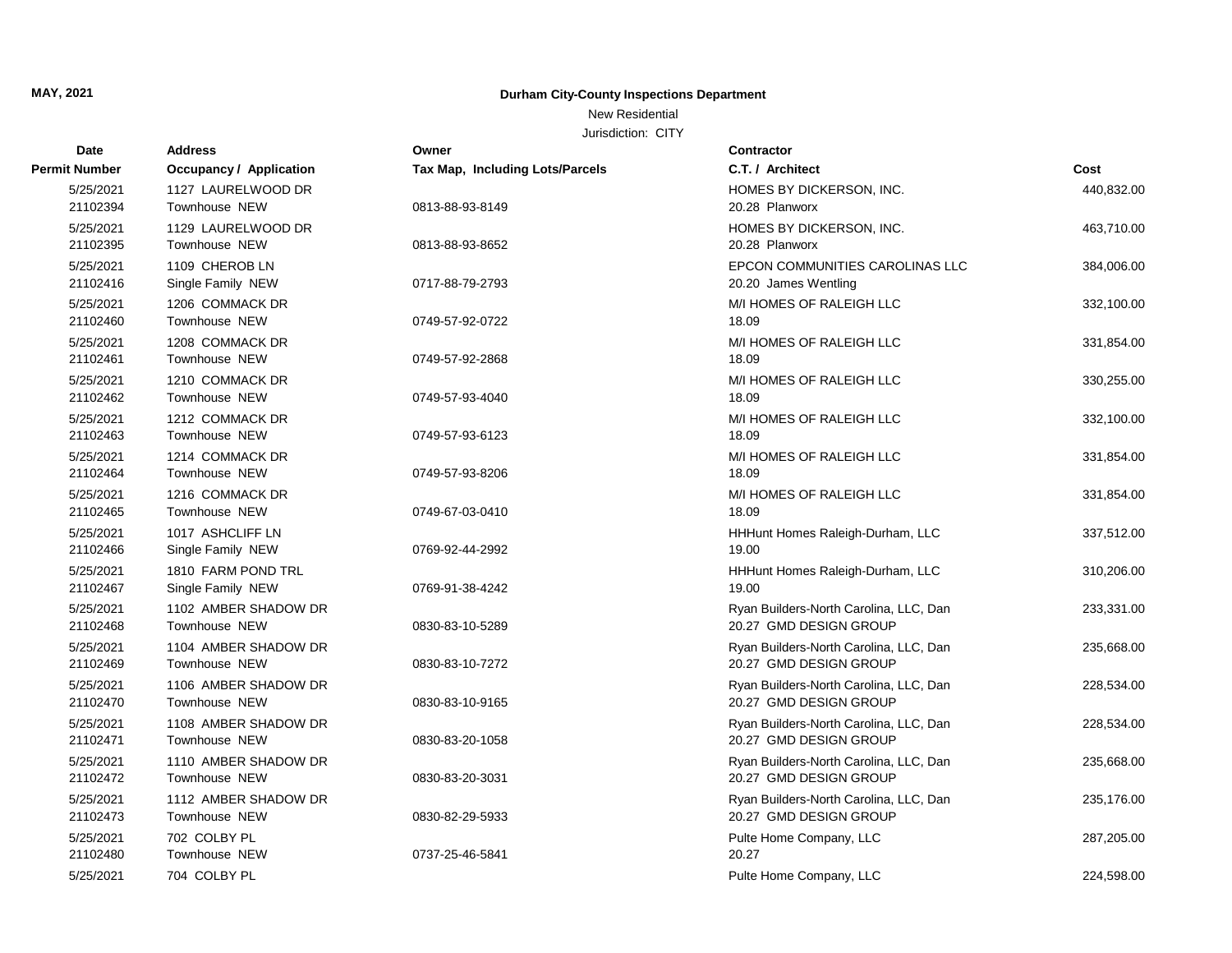## New Residential

| Date                 | <b>Address</b>                 | Owner                           | Contractor                                  |            |
|----------------------|--------------------------------|---------------------------------|---------------------------------------------|------------|
| <b>Permit Number</b> | <b>Occupancy / Application</b> | Tax Map, Including Lots/Parcels | C.T. / Architect                            | Cost       |
| 21102481             | Townhouse NEW                  | 0737-25-46-7982                 | 20.27                                       |            |
| 5/25/2021            | 706 COLBY PL                   |                                 | Pulte Home Company, LLC                     | 226,566.00 |
| 21102482             | Townhouse NEW                  | 0737-25-47-9081                 | 20.27                                       |            |
| 5/25/2021            | 708 COLBY PL                   |                                 | Pulte Home Company, LLC                     | 272,445.00 |
| 21102483             | Townhouse NEW                  | 0737-25-57-2122                 | 20.27                                       |            |
| 5/25/2021            | 3027 DUNNOCK DR                |                                 | Weekley Homes, LLC, T/A David Weekley Homes | 369,984.00 |
| 21102485             | Townhouse NEW                  | 0728-45-10-8031                 | 20.21                                       |            |
| 5/25/2021            | 3035 DUNNOCK DR                |                                 | Weekley Homes, LLC, T/A David Weekley Homes | 301,350.00 |
| 21102486             | Townhouse NEW                  | 0728-45-11-8011                 | 20.21                                       |            |
| 5/25/2021            | 3033 DUNNOCK DR                |                                 | Weekley Homes, LLC, T/A David Weekley Homes | 312,420.00 |
| 21102487             | Townhouse NEW                  | 0728-45-10-8716                 | 20.21                                       |            |
| 5/25/2021            | 3031 DUNNOCK DR                |                                 | Weekley Homes, LLC, T/A David Weekley Homes | 322,998.00 |
| 21102488             | Townhouse NEW                  | 0728-45-10-8511                 | 20.21                                       |            |
| 5/25/2021            | 3029 DUNNOCK DR                |                                 | Weekley Homes, LLC, T/A David Weekley Homes | 300,243.00 |
| 21102489             | Townhouse NEW                  | 0728-45-10-8226                 | 20.21                                       |            |
| 5/25/2021            | 1117 GLENCO RD                 |                                 | Pulte Home Company, LLC                     | 447,843.00 |
| 21102510             | Single Family NEW              | 0749-94-17-2932                 | 18.05 Pulte Homes                           |            |
| 5/25/2021            | 4217 CONGLETON PL              |                                 | Pulte Home Company, LLC                     | 226,812.00 |
| 21102511             | Townhouse NEW                  | 0749-73-35-9461                 | 18.05 Pulte Homes                           |            |
| 5/25/2021            | 4219 CONGLETON PL              |                                 | Pulte Home Company, LLC                     | 214,758.00 |
| 21102512             | Townhouse NEW                  | 0749-73-45-2305                 | 18.05 Pulte Homes                           |            |
| 5/25/2021            | 4221 CONGLETON PL              |                                 | Pulte Home Company, LLC                     | 224,598.00 |
| 21102513             | Townhouse NEW                  | 0749-73-45-4249                 | 18.05 Pulte Homes                           |            |
| 5/25/2021            | 1820 FARM POND TRL             |                                 | HHHunt Homes Raleigh-Durham, LLC            | 310,206.00 |
| 21102518             | Single Family NEW              | 0769-91-58-4149                 | 19.00 Michael Repsher                       |            |
| 5/25/2021            | 1818 FARM POND TRL             |                                 | HHHunt Homes Raleigh-Durham, LLC            | 315,864.00 |
| 21102542             | Single Family NEW              | 0769-91-58-0149                 | 19 Michael Repsher                          |            |
| 5/25/2021            | 1003 FLY CATCHER CT            |                                 | Stanley Martin Companies, LLC               | 480,069.00 |
| 21102544             | Single Family NEW              | 0800-68-71-6959                 | 20.17                                       |            |
| 5/25/2021            | 1213 COMMACK DR                |                                 | M/I HOMES OF RALEIGH LLC                    | 332,100.00 |
| 21102547             | Townhouse NEW                  | 0749-57-84-9358                 | 18.09                                       |            |
| 5/25/2021            | 1215 COMMACK DR                |                                 | M/I HOMES OF RALEIGH LLC                    | 331,854.00 |
| 21102548             | Townhouse NEW                  | 0749-57-94-1561                 | 18.09                                       |            |
| 5/25/2021            | 1217 COMMACK DR                |                                 | M/I HOMES OF RALEIGH LLC                    | 331,854.00 |
| 21102549             | Townhouse NEW                  | 0749-57-94-3662                 | 18.09                                       |            |
| 5/25/2021            | 1219 COMMACK DR                |                                 | M/I HOMES OF RALEIGH LLC                    | 332,100.00 |
| 21102550             | Townhouse NEW                  | 0749-57-94-5745                 | 18.09                                       |            |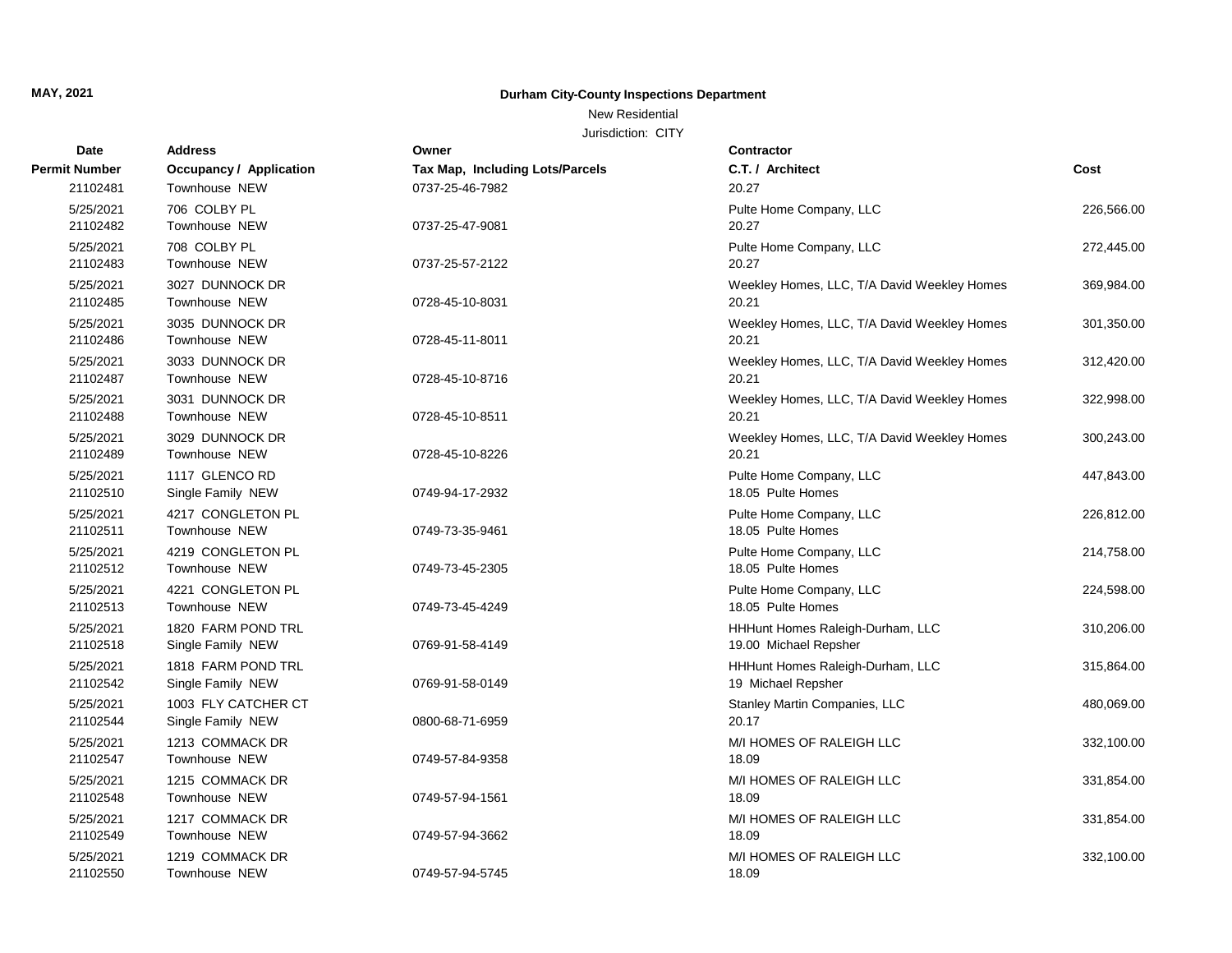## New Residential

| Date                  | <b>Address</b>                           | Owner                           | Contractor                                                                    |            |
|-----------------------|------------------------------------------|---------------------------------|-------------------------------------------------------------------------------|------------|
| <b>Permit Number</b>  | <b>Occupancy / Application</b>           | Tax Map, Including Lots/Parcels | C.T. / Architect                                                              | Cost       |
| 5/25/2021<br>21102551 | 1221 COMMACK DR<br>Townhouse NEW         | 0749-57-94-7963                 | M/I HOMES OF RALEIGH LLC<br>18.09                                             | 331,854.00 |
| 5/25/2021<br>21102554 | 1012 BRIDGEWATER DR<br>Single Family NEW | 0834-04-50-2169                 | Ryan Homes and/or NV Homes NVR, Inc., T/A<br>17.09 NVR Architectural Services | 282,900.00 |
| 5/25/2021<br>21102556 | 1119 BRIDGEWATER DR<br>Single Family NEW | 0833-01-49-9854                 | Ryan Homes and/or NV Homes NVR, Inc., T/A<br>17.09 NVR Architectural Services | 255,840.00 |
| 5/25/2021<br>21102555 | 1111 BRIDGEWATER DR<br>Single Family NEW | 0833-02-59-1888                 | Ryan Homes and/or NV Homes NVR, Inc., T/A<br>17.09 NVR Architectural Services | 282,900.00 |
| 5/26/2021<br>20104140 | 801 S ALSTON AVE<br>Residential (2) NEW  | 0831-21-03-7522                 | L. Roberts and Builder, Inc.<br>14                                            | 224,000.00 |
| 5/26/2021<br>21102274 | 603 BON AIR AVE<br>Single Family NEW     | 0832-06-39-4873                 | Crabtree Spaces, LLC, G<br>1.01 Kim Jennings                                  | 292,494.00 |
| 5/26/2021<br>21102281 | 3507 CEDARBIRD WAY<br>Single Family NEW  | 0800-69-83-0543                 | Stanley Martin Companies, LLC<br>20.17                                        | 483,636.00 |
| 5/26/2021<br>21102436 | 1015 ASHTON OAK CT<br>Single Family NEW  | 0769-01-39-0119                 | Lennar Carolinas, LLC<br>19                                                   | 364,572.00 |
| 5/26/2021<br>21102437 | 1017 ASHTON OAK CT<br>Single Family NEW  | 0769-01-29-9270                 | Lennar Carolinas, LLC<br>19                                                   | 327,303.00 |
| 5/26/2021<br>21102438 | 1019 ASHTON OAK CT<br>Single Family NEW  | 0769-01-29-9232                 | Lennar Carolinas, LLC<br>19                                                   | 364,572.00 |
| 5/26/2021<br>21102443 | 1210 MONTAGUE AVE<br>Single Family NEW   | 0769-01-28-3129                 | Lennar Carolinas, LLC<br>19                                                   | 434,928.00 |
| 5/26/2021<br>21102445 | 1304 MONTAGUE AVE<br>Single Family NEW   | 0769-01-28-3259                 | Lennar Carolinas, LLC<br>19                                                   | 494,952.00 |
| 5/26/2021<br>21102335 | 4720 RANDALL RD<br>Townhouse NEW         | 0709-24-26-6673                 | Ryan Homes and/or NV Homes NVR, Inc., T/A<br>20.18 NVR Architectural Services | 292,002.00 |
| 5/26/2021<br>21102334 | 4718 RANDALL RD<br>Townhouse NEW         | 0709-24-26-7829                 | Ryan Homes and/or NV Homes NVR, Inc., T/A<br>20.18 NVR Architectural Services | 243,294.00 |
| 5/26/2021<br>21102333 | 4716 RANDALL RD<br><b>Townhouse NEW</b>  | 0709-24-27-7190                 | Ryan Homes and/or NV Homes NVR, Inc., T/A<br>20.18 NVR Architectural Services | 243,294.00 |
| 5/26/2021<br>21102332 | 4714 RANDALL RD<br><b>Townhouse NEW</b>  | 0709-24-27-8341                 | Ryan Homes and/or NV Homes NVR, Inc., T/A<br>20.18 NVR Architectural Services | 293,232.00 |
| 5/26/2021<br>21102331 | 4712 RANDALL RD<br>Townhouse NEW         | 0709-24-27-9519                 | Ryan Homes and/or NV Homes NVR, Inc., T/A<br>20.18 NVR Architectural Services | 238,005.00 |
| 5/26/2021<br>21102570 | 1034 FLYFISH AVE<br>Single Family NEW    | 0749-85-43-9171                 | Pulte Home Company, LLC<br>18.09 Pulte Homes                                  | 355,962.00 |
| 5/27/2021             | 803 EVERGLADES WAY                       |                                 | Pulte Home Company, LLC                                                       | 287,205.00 |